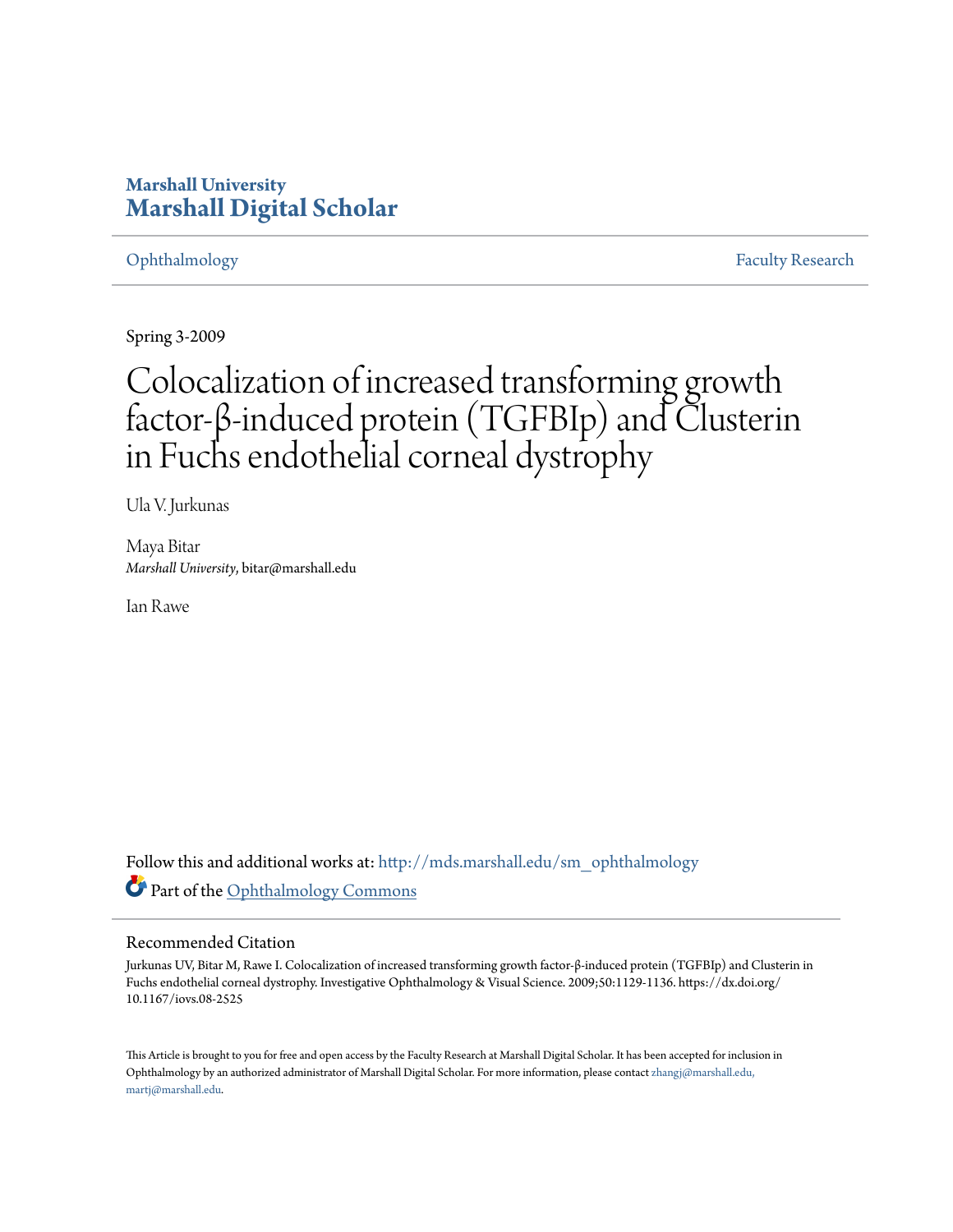## **Colocalization of Increased Transforming Growth Factor-–Induced Protein (TGFBIp) and Clusterin in Fuchs Endothelial Corneal Dystrophy**

*Ula V. Jurkunas,*1,2,3 *Maya Bitar,*2,3 *and Ian Rawe*<sup>2</sup>

**PURPOSE.** To investigate the differential expression of TGFBIp in normal human and Fuchs endothelial corneal dystrophy (FECD) endothelial cell–Descemet's membrane (HCEC-DM) complex, and to asses the structural role of TGFBIp and clusterin (CLU) in guttae formation.

**METHODS.** HCEC-DM complex was dissected from stroma in normal and FECD samples. Proteins were separated by 2-D gel electrophoresis and subjected to proteomic analysis. N-terminal processing of TGFBIp was detected by Western blot analysis with two separate antibodies against the N- and C-terminal regions of TGFBIp. Expression of *TGFBI* mRNA was compared by using real-time PCR. Subcellular localization of TGFBIp and CLU in corneal guttae was assessed by fluorescence confocal microscopy.

**RESULTS.** A major 68-kDa fragment and a minor 39-kDa fragment of TGFBIp were identified on 2-D gels. Western blot analysis revealed an age-dependent proteolytic processing of the TGF-BIp N terminus resulting in the increased formation of 57-kDa  $(P = 0.04)$  and 39-kDa  $(P = 0.03)$  fragments in older donors. FECD HCEC-DM showed a significant increase in the 68-kDa  $(P = 0.04)$ , 57-kDa  $(P = 0.01)$ , and 39- kDa  $(P = 0.03)$ fragments of TGFBIp. Real-time PCR analysis revealed that *TGFBI* mRNA was significantly increased ( $P = 0.04$ ) in FECD samples. TGFBIp formed aggregates at the lower portions of guttae, next to Descemet's membrane, whereas CLU localized mostly on top of the TGFBIp-stained areas at the level of the endothelial cell nuclear plane.

**CONCLUSIONS.** The overexpression of proaggregative protein CLU, and proadhesive protein TGFBIp, have been colocalized in the guttae. Such findings provide us with a better understanding of the major contributors involved in the aberrant cell–extracellular matrix interactions seen in the guttae of patients with FECD. (*Invest Ophthalmol Vis Sci.* 2009;50: 1129–1136) DOI:10.1167/iovs.08-2525

Fuchs endothelial corneal dystrophy (FECD) is the most common endogenous corneal endotheliopathy, leading to progressive corneal edema, blindness, and eventual need for corneal transplantation to restore vision. In early stages, FECD is characterized by extracellular collagenous deposits that ac-

*ment*" in accordance with 18 U.S.C. §1734 solely to indicate this fact. Corresponding author: Ula V. Jurkunas, Massachusetts Eye and Ear Infirmary, 243 Charles Street, Boston, MA 02114;

ula\_jurkunas@meei.harvard.edu.

cumulate posterior to Descemet's membrane, thicken it, and cause the formation of mound-shaped aggregates, called "guttae." The characteristic pattern on specular microscopy showing dark areas in the endothelial mosaic is due to the displacement of the endothelium posterior to the plane of focus by these excrescences. In the later stages, the coalescence of the guttae occurs, and a progressive disruption of the endothelial mosaic causes cell thinning, stretching, enlargement, and loss of hexagonal shape.<sup>1</sup> Eventually, there is a compromise in the intact covering of the endothelial monolayer as endothelial cell loss progresses in an inversely proportional manner to guttae formation. The considerable strain on corneal endothelial cells situated at the apices of these excrescences causes the morphologic changes that lead to the loss of barrier function as well as cell apoptosis, which has been widely implicated in FECD.<sup>2</sup> Still, the exact composition of these outgrowths or guttae is currently not clear.

Studies from this laboratory have described the results of 2-D gel analysis of proteins extracted from human corneal endothelial cell-Descemet's membrane (HCEC-DM) complexes dissected from the corneas of normal donors and patients with FECD. $3,4$  These studies showed that there is a marked overexpression of the proaggregative, chaperone-like protein clusterin in FECD.<sup>3</sup> The staining of FECD corneas with CLU antibodies revealed a clustering of endothelial cells around the guttae as well as CLU staining in the centers of the guttae, suggesting the presence of cell remnants in these areas. Studies have shown that under stressed conditions, CLU tends to cause cell aggregation and induce the formation of junctional contacts between cells.<sup>5</sup> The results of the 2-D gel analysis also demonstrated a marked overexpression of the cell adhesion molecule TGFBIp in the FECD-affected HCEC-DM complexes. TGFBIp was detected as a series of spots, migrating at  $\sim$ 38 kDa. The number and intensity of these spots was greater in FECD HCEC-DM as opposed to those in normal control subjects. The purpose of the present study is to investigate further the role of TGFBIp in the characteristic guttae formation and its relation to CLU.

*TGFBI* (transforming growth factor  $[TGF]-\beta$  induced) gene encodes the transforming growth factor- $\beta$ -induced protein (TGFBIp), an extracellular matrix protein that mediates cell adhesion by interacting with collagens, fibronectin, and integrins, mainly  $\alpha$ 3 $\beta$ 1.<sup>6-10</sup> This protein has been identified by  $TGFBI$  gene induction with  $TGF-B$  in a human adenocarcinoma line.<sup>11</sup> Mutations in the *TGFBI* gene are responsible for several corneal stromal dystrophies, such as Lattice dystrophy type I, Reis-Bückler dystrophy, Thiel-Behnke corneal dystrophy, granular corneal dystrophy II (Avellino corneal dystrophy), and granular corneal dystrophy type  $I^{12-15}$  Depending on the dystrophy, the mutation in the *TGFBI* gene manifest as stromal amyloid and/or nonamyloid deposits in which *TGFBI* itself has been colocalized.<sup>16</sup> Analysis of the pathologic corneas taken from the stromal dystrophy patients has revealed that there are mutation-specific changes in the processing of the full-size protein as opposed to unaffected corneas.<sup>16</sup> In the present study, we used immunocytochemistry to localize the TGFBIp

From the <sup>1</sup>Massachusetts Eye and Ear Infirmary, Boston, Massachusetts; <sup>2</sup>Schepens Eye Research Institute, Boston, Massachusetts; and the <sup>3</sup>Department of Ophthalmology, Harvard Medical School, Boston, Mas <sup>3</sup>Department of Ophthalmology, Harvard Medical School, Boston, Massachusetts.

Supported by National Eye Institute Grant K12 EY016335 (UVJ) and by Massachusetts Eye and Ear Lions Fund (UVJ).

Submitted for publication July 3, 2008; revised August 19 and October 6, 2008; accepted January 19, 2009.

Disclosure: **U.V. Jurkunas**, None; **M. Bitar**, None; **I. Rawe**, None The publication costs of this article were defrayed in part by page charge payment. This article must therefore be marked "*advertise-*

Investigative Ophthalmology & Visual Science, March 2009, Vol. 50, No. 3 Copyright © Association for Research in Vision and Ophthalmology **1129**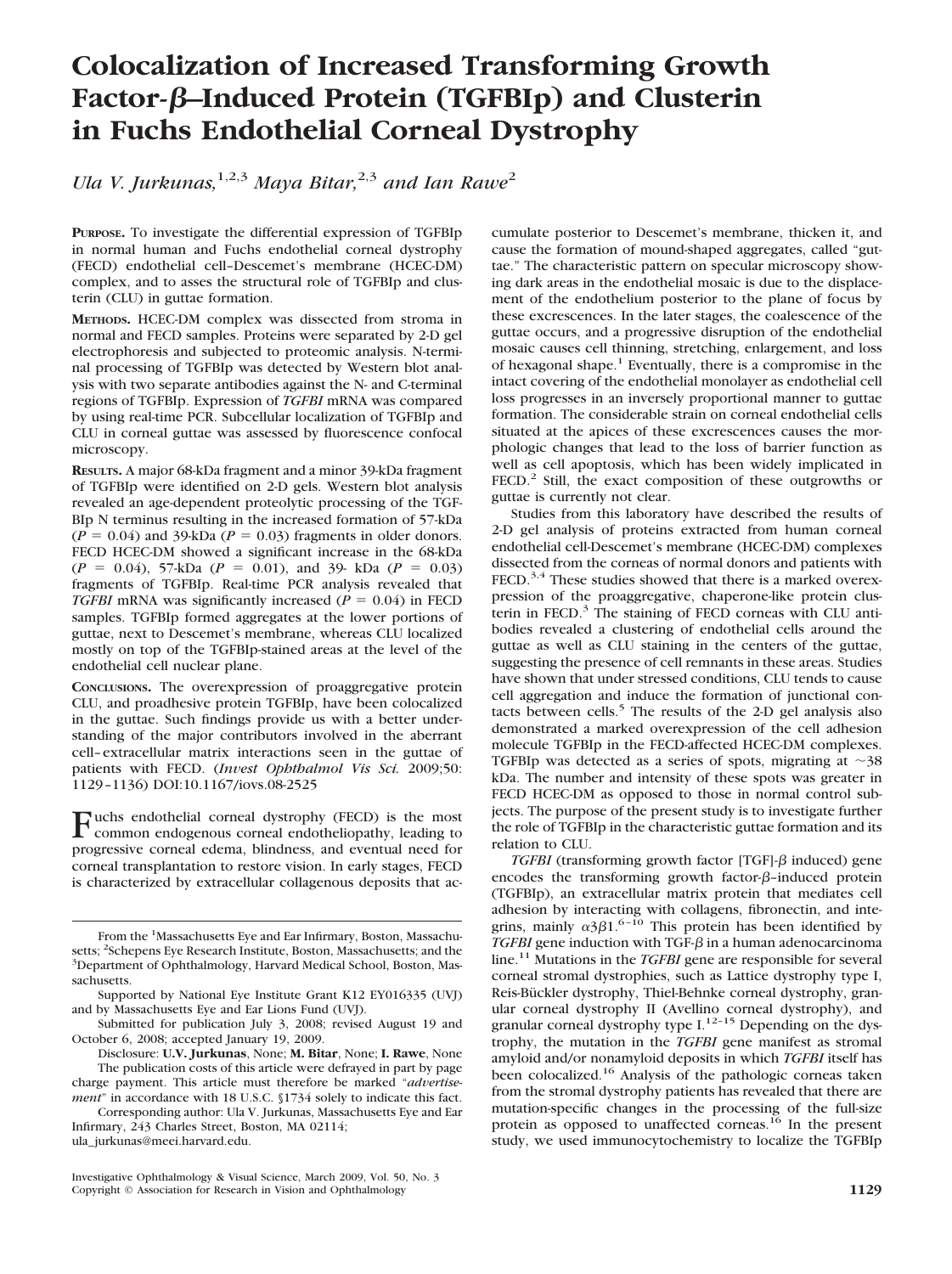deposition and to elucidate further the role of TGFBIp in guttae formation. Also, using antibodies against two nonoverlapping parts of the protein, we investigated whether there are changes in the processing of TGFBIp between FECD and normal endothelial samples. To obtain greater insight into the role of TGFBIp in the HCEC-DM complex, we also compared the TGFBIp expression patterns in the corneas of young and old normal donors.

#### **MATERIALS AND METHODS**

#### **Human Tissue**

Donor confidentiality was maintained according to the Declaration of Helsinki. This study was approved by the Massachusetts Eye and Ear Institutional Review Board. Informed consent was obtained from patients undergoing corneal transplantation for FECD. After surgical removal of the FECD corneal buttons, two thirds of the button was used for the study, and one third was used for histopathologic confirmation of the diagnosis. Normal human corneal buttons were obtained from the Tissue Banks International (Baltimore, MD) and National Disease Research Interchange (Philadelphia, PA) and were used as normal control samples. The corneas were kept in storage medium for less than 72 hours before processing. We used our previously published criteria for obtaining normal control subjects from the tissue banks. $3,4$ 

#### **Sample Preparation**

Table 1 presents information regarding the normal and FECD tissue samples. Normal donors were decade-matched with FECD. Because of low protein or RNA content, two FECD samples contained two pooled corneas (Table 1, samples 8 and 15). Corneal buttons were recovered from storage medium (Optisol-GS; Bausch & Lomb Surgical, Irvine, CA) and briefly rinsed in PBS. Under a dissecting microscope, Descemet's membrane along with the endothelial cell layer (HCEC-DM complex) was dissected from the stroma and washed with 10 mM HEPES buffer (pH 7.4) before protein extraction. Samples used for 2-D gel electrophoresis were subjected to an additional washing step with HEPES

**TABLE 1.** Donor Information

| Sample<br>No.           | <b>FECD</b><br><b>HCEC-DM</b> |            | <b>Normal</b><br><b>HCEC-DM</b> |            |                       |
|-------------------------|-------------------------------|------------|---------------------------------|------------|-----------------------|
|                         | Age                           | <b>Sex</b> | Age                             | <b>Sex</b> | Use of Samples        |
| $\mathbf{1}$            |                               |            | 67                              | F          | 2-D gel               |
|                         |                               |            | 64                              | M          |                       |
|                         |                               |            | 59                              | M          |                       |
| $\overline{\mathbf{c}}$ |                               |            | $\overline{2}$                  | M          | Western blot analysis |
|                         |                               |            | 15                              | F          |                       |
| 3456                    |                               |            | 18                              | М          |                       |
|                         |                               |            | 64                              | F          |                       |
|                         |                               |            | 72                              | F          |                       |
| $\overline{7}$          |                               |            | 73                              | M          |                       |
| 8                       | 69                            | M          | 67                              | F          | Western blot analysis |
|                         | 66                            | F          | 72                              | F          |                       |
| 9                       | 75                            | F          | 73                              | M          |                       |
| 10                      | 55                            | F          | 68                              | M          |                       |
| 11                      | 78                            | F          | 73                              | M          |                       |
| 12                      | 79                            | F          | 72                              | F          |                       |
| 13                      | 69                            | F          | 68                              | F          | <b>Real-time PCR</b>  |
| 14                      | 59                            | M          | 69                              | M          |                       |
| 15                      | 72                            | M          | 64                              | F          |                       |
|                         | 69                            | F          |                                 |            |                       |
| 16                      | 64                            | F          | 65                              | F          | Immunohistochemistry  |
| 17                      | 87                            | F          | 71                              | М          |                       |

buffer (10 mM, pH 7.4) to reduce the concentration of salts. Protein extraction buffer ER3 (Bio-Rad, Hercules, CA), containing 5 M urea, 2 M thiourea, 2% CHAPS, 2% SB 3-10, 40 mM Tris, 0.2% ampholyte (Bio-Lyte 3/10; Bio-Rad) ampholyte, and 1 mM tributyl phosphine (TBP), was added to the HCEC-DM sample. Proteins were solubilized by pipetting up and down to promote adequate mixing and then incubating the samples at room temperature for 30 minutes, followed by ultracentrifugation at 40,000 rpm, 21°C for 1 hour. HCEC-DM protein samples were used for 2-D gel electrophoresis and Western blot analysis. The protein concentration of the samples was determined by modified protein assay (Bio-Rad).

#### **2-D Gel Electrophoresis and Protein Identification**

For 2-D gel electrophoresis, the sample was prepared by pooling HCEC-DM protein extracts from five normal corneas of three donors (a 67-year-old woman, 64-year-old man, and 59-year-old man; Table 1, sample 1). Protein extract (150  $\mu$ L) was loaded onto immobilized, pH 3 to 10 nonlinear gradient, 17 cm IPG strips (Bio-Rad) for passive rehydration for 14 hours of isoelectric focusing and second-dimensional separation were performed as previously reported.<sup>3,4</sup> Gels were then fixed in 10% methanol and 7% acetic acid, stained overnight with a protein gel stain (SYPRO Ruby; Invitrogen, Carlsbad, CA), and washed in water for 1 hour before imaging. Protein spots from the 2-D gel were imaged (ProEXPRESS Proteomic Imaging System; Perkin-Elmer, Boston, MA), using optimized excitation (480/80) and emission (650/150) filters for the protein gel stain. Gel plugs from the protein spots were excised by direct picking using a spot-picking robot equipped with a CCD camera (ProXcision; PerkinElmer) and filter sets for the red stain. Gel pieces were placed in a microtiter plate (ZipPlate; Millipore, Billerica, MA) and processed as described in the manufacturer's protocol. The identification of protein spots was performed by MALDI-TOF, as previously described.<sup>3,4</sup> Proteins were identified by searching a local copy of the NCBI protein database (National Center for Biotechnology Information, www.ncbi.nih.gov) using the Pro-Found search engine (Rockefeller University, New York, NY).

#### **Western Blot Analysis**

Age difference in TGFBIp expression by Western blot analysis was compared between three young (2, 15, and 18 years old) and three older (64, 68, and 73 years old) normal donors (Table 1, samples 2–7). TGFBIp expression was compared between five normal and FECD HCEC-DM samples (Table 1, samples 8–12). Equal amounts of protein were loaded on 10% bis-tris gels for SDS-PAGE. Peptides were then electrophoretically transferred to a polyvinylidene difluoride (PVDF) membrane (Millipore). Nonspecific binding was blocked by incubation for 1 hour at room temperature in 5% nonfat milk diluted in PBS. Membranes were incubated overnight at 4°C with rabbit polyclonal anti-TGFBIp (H-58; Santa Cruz Biotechnology, Santa Cruz, CA) diluted 1:100, goat polyclonal anti-TGFBIp (E-19; Santa Cruz Biotechnology) diluted 1:100, and mouse monoclonal anti- $\beta$ -actin (Sigma-Aldrich, St. Louis, MO) diluted 1:6000 in blocking solution. The anti-TGFBIp antibodies were created against a recombinant TGFBIp (NCBI GI no. 2498193; National Center for Biotechnology Information, Bethesda, MD), and molecular weight ranges were confirmed by the affinity purification of the specific peptides by Santa Cruz Biotechnology. Blots were rinsed, reblocked, and exposed for 1 hour to horseradish peroxidase (HRP)-conjugated donkey anti-mouse IgG for  $\beta$ -actin, anti-rabbit IgG for clusterin, anti-rabbit IgG for TGFBIp (H-58), and anti-goat IgG for TGFBIp (E-19). All secondary antibodies were obtained from Jackson ImmunoResearch Laboratories, Inc. (West Grove, PA) and diluted 1:2000 in blocking solution. After washing in 0.1% Triton X-100, peptides were detected with a pico chemiluminescent substrate (SuperSignal; Pierce, Rockford, IL). Images were digitally scanned and analyzed with NIH Image software version 1.61 (developed by Wayne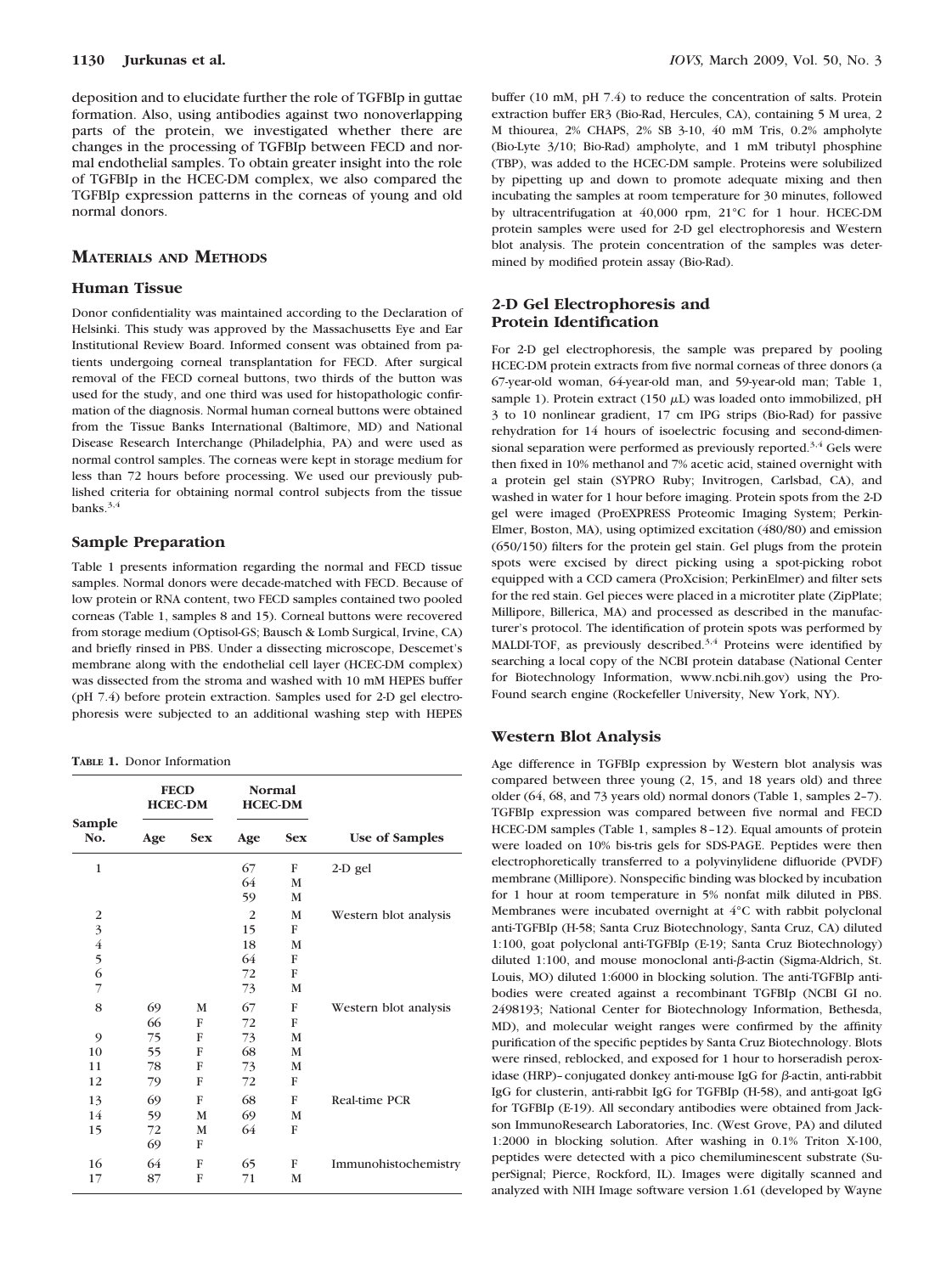Rasband, National Institutes of Health, Bethesda, MD; available at http://rsb.info.nih.gov/ij/index.html). Protein was normalized according to  $\beta$ -actin and total protein content. Experiments were repeated at least two times. Results were averaged and the standard deviation calculated. Statistical analysis by Student's unpaired *t*-test was performed (Excel 2002 for Windows XP; Excel, Redmond, WA).  $P \le 0.05$ was considered to be significant.

#### **Real-Time PCR**

Total RNA was extracted from normal and FECD HCEC-DM complexes (samples 13–15, Table 1) as recommended by the manufacturer (TRIzol; Invitrogen). Samples were purified from DNA contamination by treating them with amplification grade DNase I (Invitrogen). RNA quantity and quality were assessed by spectrophotometric analysis. For all samples, cDNA was prepared by reverse transcription with a commercially available kit (Promega, Madison, WI). Relative expression levels of *TGFBI* were assessed by real-time PCR with a sequencedetection system (ABI Prism model 7900 HT; Applied Biosystems Inc., [ABI] Foster City, CA). Primers and probes for *TGFBI* (*Taq*Man Gene Expression Assays; Invitrogen) and for the endogenous control  $\beta_2$ microglobulin ( $\beta$ <sub>2</sub>-MG; human B2M endogenous control, FAM/MGB probe, *Taq*Man Endogenous Controls) were obtained from ABI. Samples ( $n = 3$ ) were assayed in duplicate in a total volume of 50  $\mu$ L, using thermal cycling conditions of 2 minutes at 50°C and 10 minutes at 95°C followed by 50 cycles of 95°C for 15 seconds and 60°C for 1 minute. No-template controls were run in each assay to confirm lack of contamination in reagents used for amplification. For data analysis, the comparative threshold cycle  $(C_T)$  method was adopted with the relative mRNA levels in normal subjects selected as the calibrator. The  $C_T$ was set in the exponential phase of the amplification plot. To normalize the amount of target gene in each sample, the change in  $C_T (\Delta C_T)$ was calculated by subtracting the average  $C_T$  of the endogenous control from that of the target gene. The amount of *TGFBI* mRNA in FECD was expressed relative to the amount present in the calibrator, using the formula  $2^{-\Delta\Delta CT}$ . Results were averaged, and the SEM was calculated. Statistical analysis with Student's unpaired *t*-test was performed (Excel 2002 for Windows XP; Microsoft).  $P \leq 0.05$  was considered to be significant.

#### **Immunocytochemical Localization of TGFBIp and Clusterin**

Normal and FECD corneas (Table 1, samples 16 and 17) were washed in PBS and then fixed with 100% methanol for 10 minutes at  $-20^{\circ}$ C. All subsequent steps were performed at room temperature. Corneas were washed in PBS, then permeabilized for 10 minutes with 1% Triton X-100 in PBS. Nonspecific binding was blocked using 4% bovine serum albumin (BSA; Fisher Scientific, Pittsburgh, PA) in PBS for 10 minutes. Corneas were incubated for 2 hours in rabbit polyclonal anti-clusterin (Santa Cruz Biotechnology), diluted 1:50 in 4% BSA in PBS, and goat polyclonal anti-TGFBIp (Santa Cruz Biotechnology), diluted 1:50 in 4% BSA in PBS. Corneas were washed three times in PBS for 10 minutes each and then incubated for 1 hour with fluorescein (FITC)-conjugated donkey anti-goat IgG (Jackson ImmunoResearch, West Grove, PA) diluted 1:200 in 4% BSA in PBS, rhodamine-conjugated donkey antirabbit IgG (Jackson ImmunoResearch). Nuclear stain was performed (TO-PRO-3; Invitrogen-Molecular Probes, Eugene, OR) diluted 1:2000 in PBS. Negative controls consisted of secondary antibody alone. After they were washed in PBS, the corneas were placed endothelial side up on slides in mounting medium (Vector Laboratories, Burlingame, CA). Digital images were obtained by confocal microscope (TSC-SP2; Leica, Bannockburn, IL). A *z*-series through the tissue was captured with a step size of  $0.2 \mu m$  per image. Images were created by using a single series or by collapsing *z*-series images onto a single-image plane by projecting the maximum pixel intensity of the images.

#### **RESULTS**

#### **Analysis of TGFBIp Isoform Expression in Normal HCEC-DM Complex**

Our previous studies comparing the proteome of FECD and normal corneal endothelium revealed a marked overexpression of TGFBIp in 2-D gels of FECD samples. In this study, we further investigated TGFBIp expression and proteolytic processing in normal human corneal endothelium. To characterize TGFBIp expression, we pooled HCEC-DM protein extracts from three normal donors and then subjected them to 2-D gel electrophoresis followed by MALDI-TOF analysis. MALDI-TOF identified TGFBIp in two areas of the gel. TGFBIp was identified as a series of spots with different pI migrating at two different relative molecular weights. The first row of spots identified as TGFBIp was located at the 68-kDa range within pI 3.0 to 8.0, as shown in brackets in Figure 1A. The major 68-kDa TGFBIp fraction constituted a series of spots that most likely represent different posttranslational modifications of TGFBIp. The second series of spots identified as TGFBIp was at 39-kDa range as shown in the lower brackets in Figure 1A. The 39-kDa fragment was formed by six spots within pI 4.5 to 6.0, apparently representing different posttranslational modification of this TGFBIp form as well. The analysis of the remainder of the spots on the 2-D gel did not reveal any additional TGFBIp forms.

TGFBIp processing was studied by Western blot analysis with antibodies reactive to two nonoverlapping parts of the TGFBIp. Figure 1B depicts the diagram of anti-TGFBIp 120-170 (E-19) and anti-TGFBIp 626-683 (H-58) binding sites (molecular weight range as provided by direct communication with Santa Cruz Biotechnology, 2008). Immunostaining of 1-D gels with anti-TGFBIp 120-170 and anti-TGFBIp 626-683 antibodies re-



**FIGURE 1.** TGFBIp expression in normal human HCEC-DM. Two-dimensional gel of HCEC-DM proteins pooled from five corneas of three normal donors (**A**). The group of TGFBIp spots in the range of 68 and  $39$  kDa are indicated within brackets. *Arrow*: position of  $\beta$ -actin. The diagram of anti-TGFBIp 120-170 and 626-683 antibody binding is presented in a diagram (**B**). Western blot analysis of HCEC-DM protein extracts resolved on 1-D gels with anti-TGFBIp 626-683 antibody (**C**) and anti-TGFBIp 120-170 antibody (**D**). *Long arrows*: alignment of 68 and 39-kDa TGFBIp fragments resolved on a 2-D gel and a Western blot.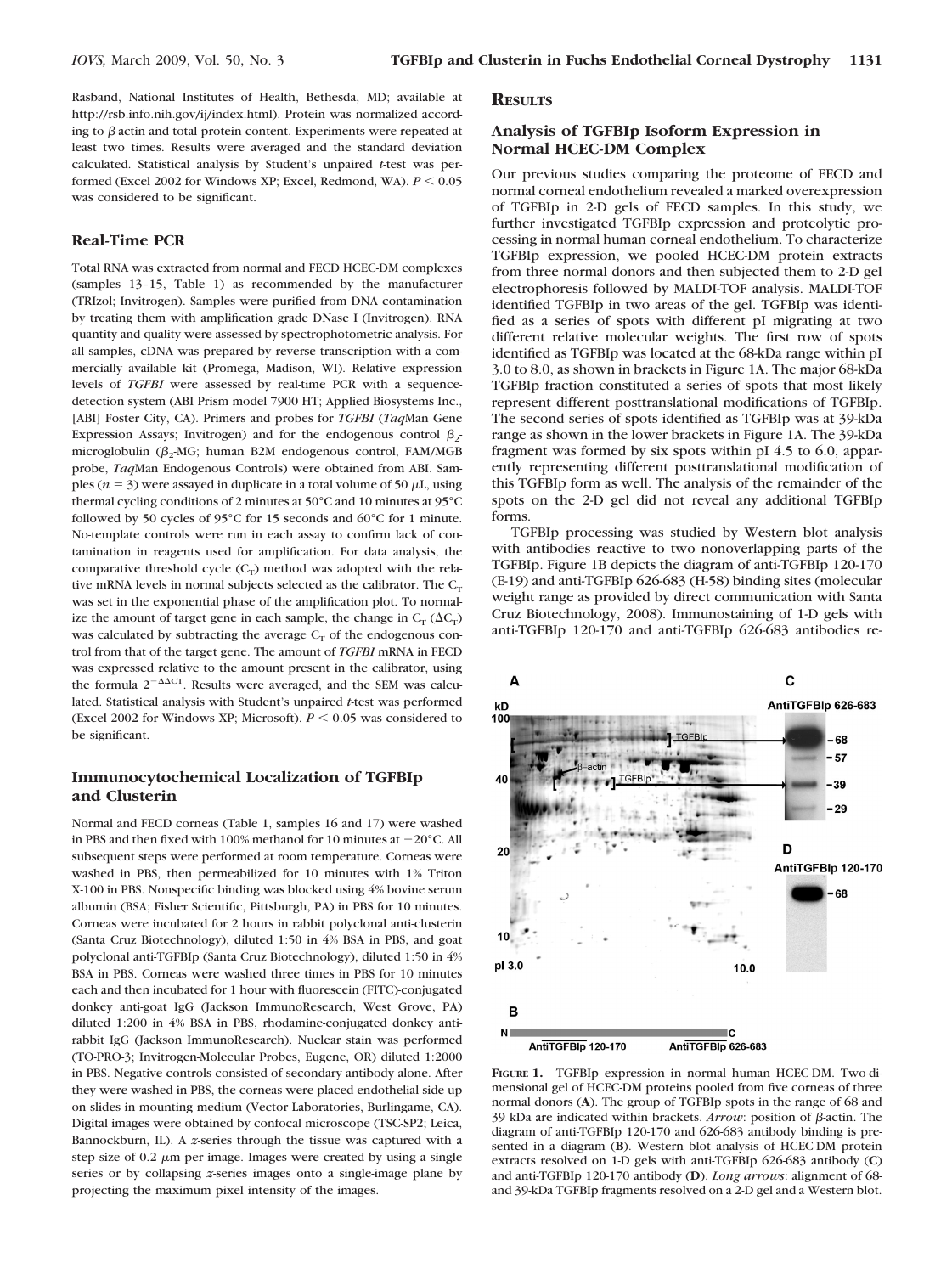vealed a major band migrating at 68 kDa, which corresponded to the full-size protein seen on the 2-D gel (Figs. 1C, 1D). The anti-TGFBIp 626-683, which reacts with the C terminus of TGFBIp, revealed several minor species of TGFBIp. The molecular weights of the TGFBIp fragments found on the blots were very similar to the previously published molecular weights of TGFBIp fragments found in the protein extracts of the whole corneas.16 Apart from the 68-kDa protein, anti-TGFBIp 626-683 recognized fragments of 57, 39, and 29 kDa. The 39-kDa fragment corresponded to relative molecular weight of the minor TGFBIp species seen on the 2-D gel. In contrast, anti-TGFBIp 120-170 which specifically reacts with the N terminus of TGFBIp, did not detect these minor TGFBIp species. This differential staining suggests that minor TGFBIp species not detected with the antibody against the N terminus represent N-terminal deletions during the processing of the full-size protein.

#### **Analysis of Age-Related Differences**

To explore the age-related differences in TGFBIp expression, six normal corneas at different ages were analyzed with the Western blot analysis (Table 1, samples 2–7). The immunostaining with anti-TGFBIp 626-683 antibody to the C terminus revealed a different staining pattern at different donor ages. Figure 2A shows a representative blot of 2-, 15-, 64-, and 73-year-old donors, Figure 2B presents the densitometric comparison of all six samples based on normalization to  $\beta$ -actin, and Figure 2C presents the densitometric comparison of all six samples based on normalization to total protein amount. The comparison of protein levels between young and old donors revealed similar results when TGFBIp content was normalized to  $\beta$ -actin or to total protein amount. The major band at 68-kDa range was present in all ages. The 57-kDa band was present only in older donors ( $P = 0.04$ ), indicating that this fragment of TGFBIp is formed due to age-related proteolytic processing. On average, there was a twofold increase in the 39-kDa band in older individuals ( $P = 0.03$ ). The 29-kDa band was also present only in older donors, but it showed variable intensity between the specimens rendering it not statistically significantly elevated in older HCEC-DM complexes ( $P = 0.05$ ) when TGFBIp content was normalized to  $\beta$ -actin, but was significantly elevated in older samples ( $P = 0.01$ ) when TGFBIp content was normalized to total protein content.

#### **Differential Expression of TGFBIp Forms in Normal and FECD Endothelium**

Prior proteomic studies revealed a significant overexpression of TGFBIp in FECD samples on 2-D gels.<sup>3</sup> To investigate further the differential expression of TGFBIp forms in FECD and normal HCEC-DM samples, Western blot analysis was performed with antibodies against N and C termini of TGFBIp. The Western blot data obtained from one pair of pooled samples (Table 1, sample 8) and four pairs of nonpooled samples (Table 1, samples 9-12) was identical. Figure 3 shows a representative blot with anti-TGFBIp for the C terminus (Fig. 3A) and a representative blot with anti-TGFBIp for N terminus (Fig. 3B), and Figure 3C presents the densitometric comparison. There was a marked overexpression of most TGFBIp forms in FECD specimens as opposed to normal subjects. On average, there was a fivefold increase in the full-size protein (68-kDa band) in FECD ( $P = 0.04$ ), as well as statistically significant increase in minor TGFBIp species: the 57-kDa band  $(P = 0.01)$  and 39-kDa band  $(P = 0.03)$  seen in FECD. The 29-kDa TGFBIp band was increased in FECD endothelium but not at a statistically significant level  $(P = 0.11)$ . To compare protein levels between FECD and normal specimens, results were normalized to  $\beta$ -actin. The third column in the blots shows a normal specimen



**FIGURE 2.** Age-related TGFBIp expression pattern. Representative Western blot analysis comparing anti-TGFBIp 626-683 expression of HCEC-DM extracts from normal 2-, 15-, 64-, and 73-year-old donors (**A**). -Actin was used for normalization of protein loading. (**B**, **C**) Densitometric comparison of the average expression of TGFBIp fragments (Table 1, samples 2–7). Bars, SD.

loaded at a protein concentration twice as high as that in the first two columns (Figs. 3A, 3B). Such higher loading was performed to illustrate that both FECD and normal samples generally exhibited the same TGFBIp species but at higher levels in FECD when loading was normalized with  $\beta$ -actin. The 29-kDa band had variable and faint presence in most normal samples. The single band (68-kDa) that stained with anti-TGFBIp 120-170 antibody was also markedly increased in FECD, corroborating that the full-size TGFBIp is overexpressed in FECD. No other bands were detected with this antibody to the N terminus. FECD specimens demonstrated an increase in levels of all these fragments but did not reveal any new or unusual forms of TGFBIp.

#### **Real-Time PCR Comparing** *TGFBI* **Expression between Normal and FECD HCEC-DM**

Proteomic analysis and Western blot data revealed the upregulation of TGFBIp expression in FECD-affected corneal endothelium. To investigate this difference, real-time PCR was performed to evaluate the mRNA level of *TGFBI*. The PCR analysis was performed by using previously optimized primers and probes from ABI. Three different samples (samples 13–15) were used to compare the *TGFBI* mRNA expression between FECD and normal control subjects. The real-time PCR showed an upregulation of *TGFBI* mRNA levels in FECD samples when normalized with the internal control,  $\beta$ 2-MG (Fig. 4). The mean  $\pm$  SEM relative expression of *TGFBI* mRNA in the FECD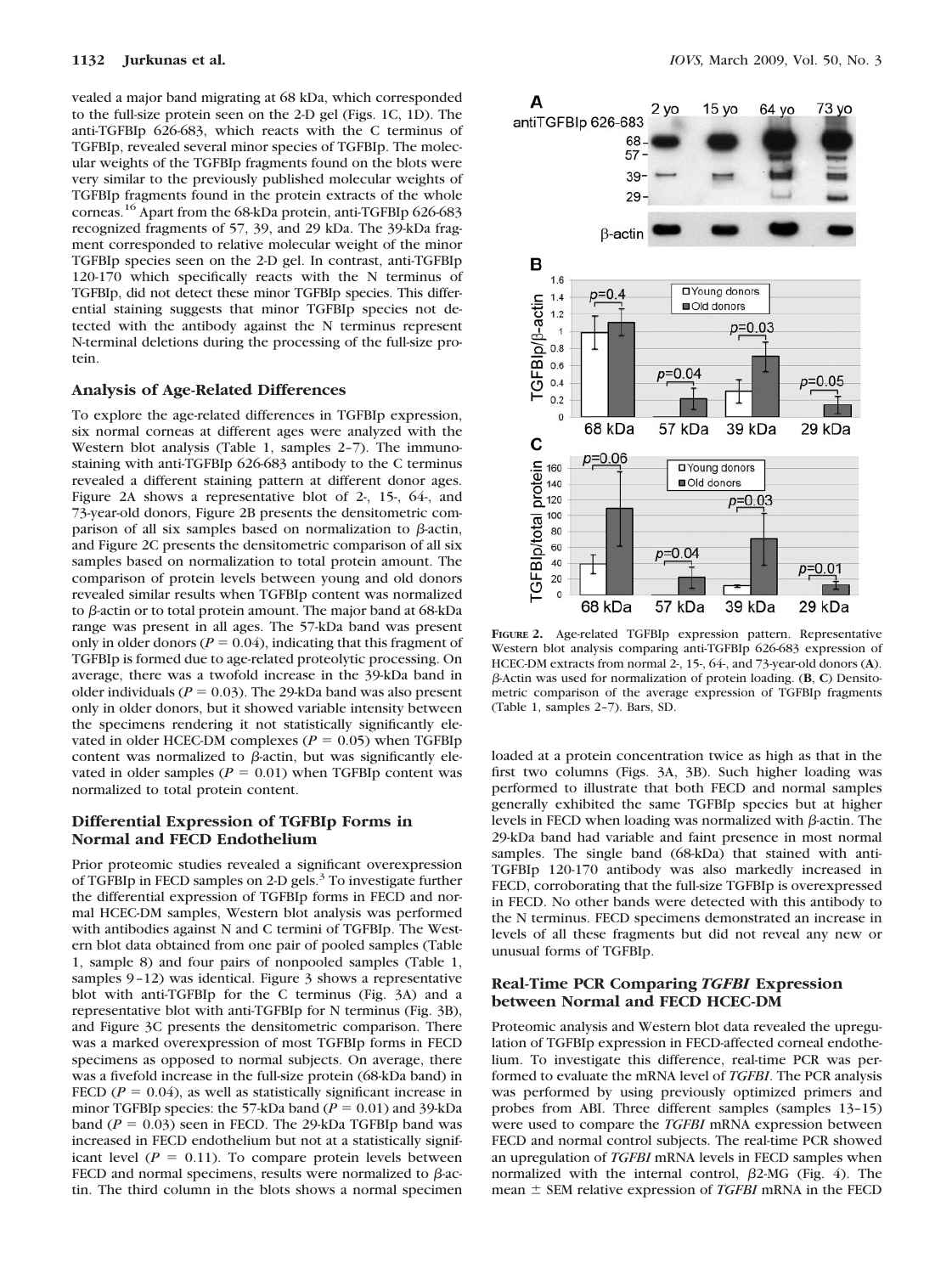

**FIGURE 3.** Comparison of TGFBIp expression patterns between FECD and normal HCEC-DM. Representative Western blot analysis of anti-TGFBIp 626-683 (**A**) and anti-TGFBIp 120-170 (**B**) comparing TGFBIp expression in FECD and normal HCEC-DM (Table 1, sample 12). The same normal sample was used in the second and third columns but with twice as high loading in the third column.  $\beta$ -Actin was used for normalization of protein loading. (**C**) Densitometric comparison of the average expression of TGFBIp fragments based on the anti-TGFBIp 626-683 results. Bars, SD.  $^*P = 0.04$ ;  $^{**}P = 0.01$ ;  $^{***}P = 0.03$ ; NS, not statistically significant.

group (2.35  $\pm$  0.23) was significantly higher than that in normal subjects  $(1.31 \pm 0.38; P = 0.04)$ .

#### **Colocalization of TGFBIp and Clusterin in FECD**

Previous immunofluorescence studies showed a characteristic CLU staining pattern in FECD endothelium with a rosette-type clustering of endothelial cells around dark centers representing corneal guttae. Indirect immunofluorescence analysis was performed to investigate the relationship between TGFBIp and CLU and to compare their localization in the endothelium of normal and FECD donors. Figure 5 presents confocal images in which the *z*-series was collapsed onto a single-image plane. Figures 5A–D present confocal images of normal endothelium. In normal tissue, a relatively uniform, punctate distribution of TGFBIp and CLU was observed within the cytoplasm (Figs. 5A, 5B). Descemet's membrane revealed bright fluorescence with anti-TGFBIp antibody in all the specimens (data not shown). Of note, the TGFBIp staining pattern in FECD endothelium (Figs. 5E–H) was different from that of normal HCECs. The dark areas which did not contain the nuclei and were considered to be corneal guttae had significant staining with both TGFBIp and CLU in FECD samples (Figs. 5E–H, asterisks). In the centers of guttae, TGFBIp colocalized with CLU most of the time (Figs. 5E, 5F, 5H, arrows). FECD tissue showed a much lower cell density than normal tissue; diffuse but less bright TGFBIp staining was visible even outside defined guttae, indicating the staining of the Descemet's membrane in areas devoid of cells. Negative control experiments consisted of normal corneas incubated with secondary antibody only and no TGFBIp or CLU-positive staining of either cells or Descemet's membrane was observed under these conditions, indicating the specificity of primary antibody staining (Figs. 5I–J).

To explore further the relationship between CLU and TGFBIp staining single *z*-plane images were taken through the guttae of FECD tissue at various depths (Fig. 6). A representative image through the apical part of endothelium at the level of the nuclear plane showed intense intracellular, intranuclear, and extracellular staining with CLU (Figs. 6B, 6D). The extracellular staining was most abundant in the center of the depicted gutta. At this particular plane, there was only faint staining in the center of the gutta with anti-TGFBIp antibody (Fig. 6A). Figures 6E–H represents the images that were taken  $1.0 \mu$ m deeper into the cornea. At this plane, both TGFBIp and CLU staining colocalized in the center of the gutta. Figures 6I–L represents the images that were taken  $3.8 \mu m$  deeper into the cornea beyond the nuclear plane of the same gutta. At this plane, the center of the gutta had bright staining with anti-TGFBIp antibody. The images taken at an even deeper level showed significant TGFBIp staining at the level of Descemet's membrane (data not shown). Overall, the images manifested specific colocalization of TGFBIp with CLU in the centers of corneal guttae of FECD specimens. TGFBIp tended to localize to the lower portions of guttae next to Descemet's membrane and CLU localized on top of the TGFBIp-stained areas.

#### **DISCUSSION**

The TGF- $\beta$ -induced protein is mainly an extracellular matrix protein that has a secretory signal sequence at the N terminus, four homologous internal domains, and a cell-attachment site (consisting of RGD amino acids) at the C terminus.<sup>6</sup> The main function of TGFBIp is attributed to its ability to bind various ligands and mediate cell adhesion via the RGD sequence.<sup>7</sup> In our previous studies, we detected a marked overexpression of clusterin and TGFBIp in FECD endothelium. $3$  In the present study, we performed a targeted analysis of TGFBIp processing in normal and FECD HCEC-DM and compared TGFBIp expression in young and old donors. The colocalization of TGFBIp and CLU expression in guttae provided us with an insight into the structural composition of these extracellular excrescences.

Proteomic analysis of normal HCEC-DM showed that TGFBIp is abundantly expressed in the endothelial-DM complex. TGFBIp has multiple threonine, tyrosine, and serine sites which allow phosphorylation and thus posttranslational modification.<sup>16</sup> On 2-D gels, 68- and 39-kDa TGFBIp fragments migrated as series of spots with different pIs, most likely representing different



**FIGURE 4.** Comparison of *TGFBI* gene expression between FECD and normal HCEC-DM by real-time PCR. Mean relative expression of mRNA in normal subjects and in patients with FECD. Bars, SEM.  $*P = 0.04$ .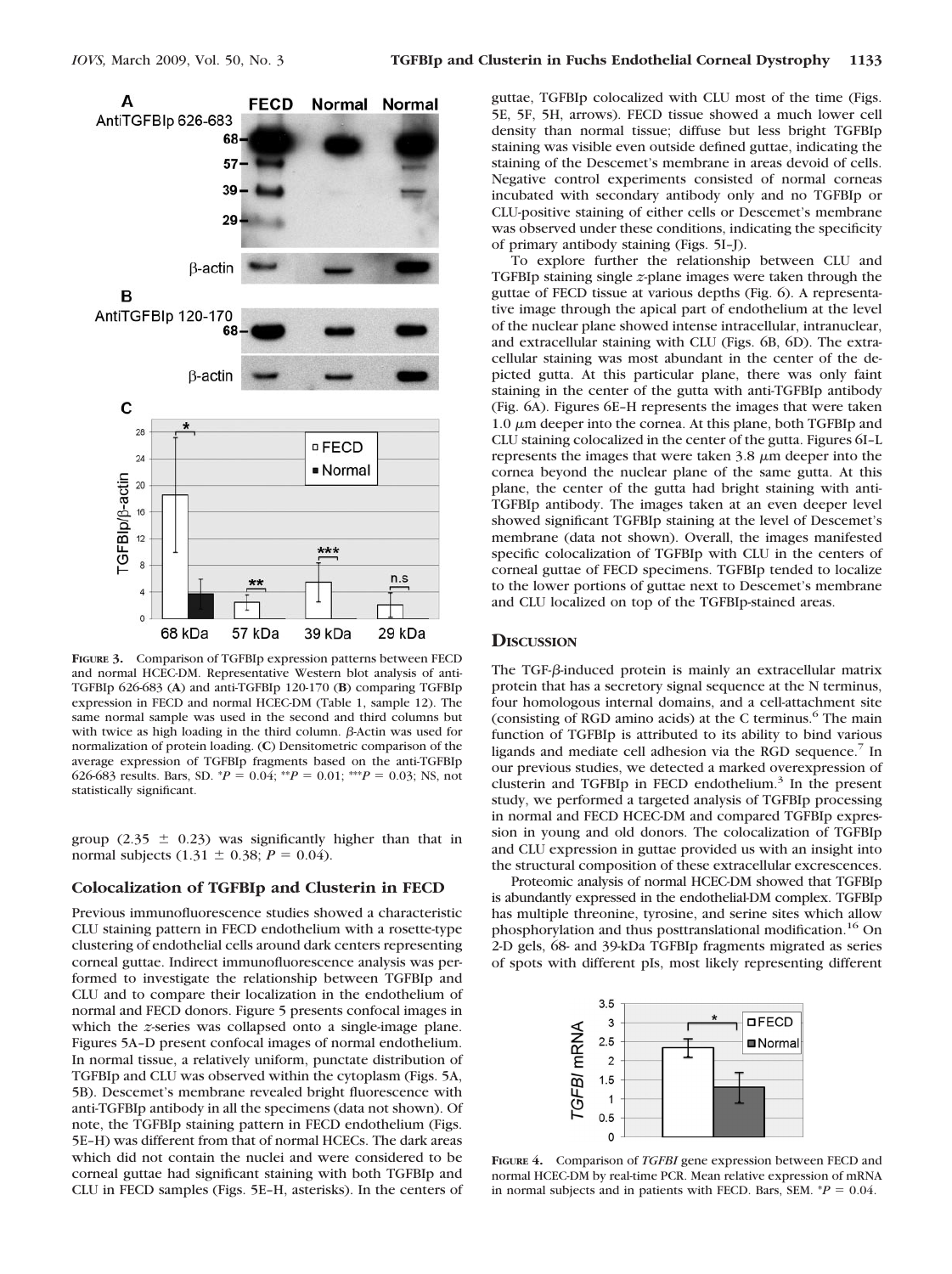

**FIGURE 5.** Colocalization of TGFBIp and CLU in normal and FECD corneal endothelium. Representative confocal images of normal (**A**–**D**) and FECD (**E**–**H**) endothelium in wholemounts of corneal tissue. Uniform TGFBIp staining (*green*) and CLU staining (*red*) was present in the cytoplasm of normal corneal endothelium (**A**, **B**). (**C**) Staining of nuclei (*blue*); (**D**) an overlay of the three images. (**E**–**H**, ✱) The guttae that did not contain the nuclear stain. (**E**) TGFBIp staining (*arrows*) in

posttranslational modifications of TGFBIp. This finding is in agreement with the other studies in which 2-D electrophoresis was performed on the whole corneal extracts and identified TGFBIp in multiple spots migrating at the same molecular weight, but with different pIs.<sup>16</sup> The fact that the 57- and 29-kDa fragments were repeatedly identified by Western blot but not on the 2-D gels is most likely because these forms are present in much lower concentrations and because MALDI-TOF is not sensitive enough to identify them.

The analysis of TGFBIp content using antibodies against two nonoverlapping parts of the protein revealed the presence of C-terminal fragments of the protein that varied in relative concentration with increasing age of the donors. In addition to the major 68-kDa band corresponding to the full-size protein, we identified a set of fragments that are most likely the proteolysis products characteristic for TGFBIp turnover in normal HCEC-DM. It is possible that the TGFBIp fragments were created from degradation by extracellular proteases. Nevertheless, a more plausible explanation is the fragment formation from normal TGFBIp turnover in corneal endothelium, since almost identical molecular weight fragments were detected in the study by Korvatksa et al.,<sup>16</sup> in which N-terminal sequencing and immunostaining were performed to characterize TGFBIp content in the whole corneas. Our study showed an increase in the levels of the 39-kDa fragment with increasing age of donors. Of note, only 68- and 39-kDa bands were present throughout the age range of donors. The other fragments (57 and 29-kDa) appeared to be present in older age samples only, implicating the age-related differences in normal TGFBIp turnover. The gradual thickening of Descemet's membrane and building of the posterior nonbanded layer with age is in agreement with the increasing accumulation of TGFBIp which is known to have a physiological interaction with collagens.<sup>7,17,18</sup> Previous studies performed on whole rabbit corneal buttons showed an increase in steady state levels of *TGFBI* mRNA that correlated with an increasing rate of collagen accumulation during corneal morphogenesis.<sup>18</sup> Several immunohistochemical studies have localized TGFBIp in normal Descemet's membrane, posterior collagenous layer, and retrocorneal fibrous membrane, inferring its role as a structural element of the aging and injured Descemet's membrane.<sup>19-22</sup> The exact role of TGFBIp is not known, but its abundance in the extracellular milieu of endothelium implies a substantial role in the cell–Descemet's membrane interaction.

A study comparing 2-D gels of FECD and normal donors revealed an increase in TGFBIp spot intensity and number in FECD samples.<sup>3</sup> To analyze this difference further, we performed Western blot analysis comparing TGFBIp expression in normal and FECD HCEC-DM samples. Expression of 68-, 57-, and 39-kDa fragments was statistically significantly higher in the FECD HCEC-DM. The expression of the 29-kDa fragment was elevated in FECD but not at a significant level. To corroborate the increase of TGFBIp levels in FECD, we compared its expression at the gene level between normal and FECD samples. The finding that levels of *TGFBI* mRNA were significantly increased in FECD samples further substantiates the proteomic data and indicates that the source of the differences stem from increased gene transcription.

FECD-affected cells with increased brightness in the areas of guttae (✱). (**F**) CLU staining (*arrows*) in the same tissue which colocalized to the TGFBIp-stained areas in the centers of guttae (✱). (**G**) Stained nuclei in the same tissue with nuclei surrounding guttae (✱); (**H**) overlay of the three images colocalizing TGFBIp and CLU (*arrows*). Negative control, incubated in secondary antibodies, shows no discernible staining for TGFBIp and CLU in normal (**I**) and FECD (**J**) samples. Final magnification,  $400 \times$  with 3 zoom.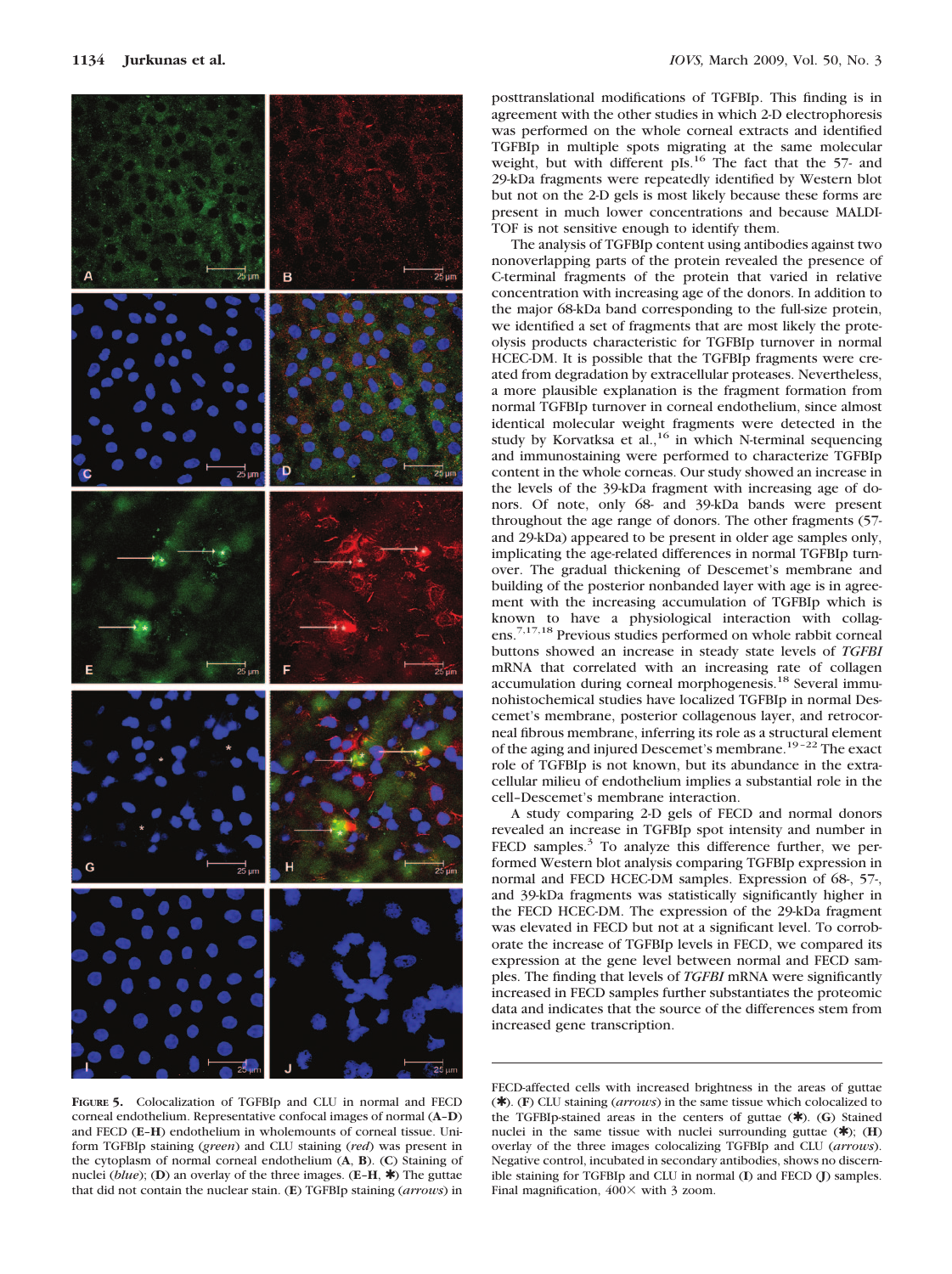

**FIGURE 6.** Localization of TGFBIp and CLU in the gutta. Representative confocal images taken through a single, 0.2-m-thick *z*-plane of a gutta at the level of the endothelial nuclear plane ( $A$ – $D$ ), 1.0  $\mu$ m ( $E$ – $H$ ), and 3.8 m (**I**–**L**) deeper toward the Descemet's membrane. Images were taken after immunostaining for TGFBIp (*green*) (**A**, **E**, **I**) and CLU (*red*) (**B**, **F**, **J**) and nuclear staining (*blue*) (**C**, **G**, **K**). (**D**, **H**, **L**) Overlay of the three images. Final magnification, 400 with 8 zoom.

Studies analyzing pathologic stromal deposits due to mutation in the *TGFBI* gene have also identified an accumulation of TGFBIp fragments in dystrophic corneas compared with nor-mal ones.16,23,24 TGFBIp has been shown to colocalize and coaggregate into these deposits, which were composed of either amyloid or nonamyloid depending on the form of stromal dystrophy.16 In addition to the increase in TGFBIp production, the analysis of these corneas detected overexpression of aberrant forms of TGFBIp that varied in their molecular weight depending on the type of dystrophy. In our study of FECD samples, we did not detect any aberrant or unusual forms of TGFBIp that were not present in normal age-matched control subjects, implying that probably there is no intrinsic mutation in the *TGFBI* gene causing the accumulation of the protein. This is in contrast to the findings in the stromal dystrophies where overexpression of both normal and aberrant forms of TGFBIp has been attributed to the *TGFBI* gene mutations.16

The immunohistologic analysis revealed an interesting pattern of CLU and TGFBIp colocalization in the guttae, the excrescences characteristic of Fuchs corneal dystrophy. The staining for TGFBIp was prominent throughout Descemet's membrane and showed a marked increase in intensity at the centers of the guttae. CLU was also present in the centers of the guttae but on top of TGFBIp staining, closer to the apical side of the endothelium. The diagram in Figure 7 shows a schematic representation of the relationship of CLU and TGFBIp role in guttae formation. This is the first known study to colocalize CLU and TGFBIp in these pathologic extracellular matrix deposits. There is no known correlation in the literature between clusterin and TGFBIp. It is known, though, that CLU overexpression at the times of cellular stress (including oxidative stress) causes the cells to aggregate via cell–cell and cell-substratum interactions.<sup>5</sup> The driving force of these interactions oftentimes is the production of cell adhesive molecules and junctional complexes. In a renal injury model, such interactions are capable of preserving the integrity of the renal epithelial barrier.<sup>25,26</sup> When the cell-matrix interactions are disrupted, a form of apoptosis called anoikis ensues. Similarly in FECD, there is an overproduction of the cell-adhesion mol-



**FIGURE 7.** Schematic representation of the role TGFBIp and CLU in guttae formation. There is a gradually increasing production of TGFBIp and CLU in the centers of guttae. TGFBIp accumulates in close proximity to Descemet's membrane, whereas CLU forms aggregates on top of the TGFBIp deposits at the endothelial cell level. Both TGFBIp and CLU colocalized in the middle of the guttae (*inset*).